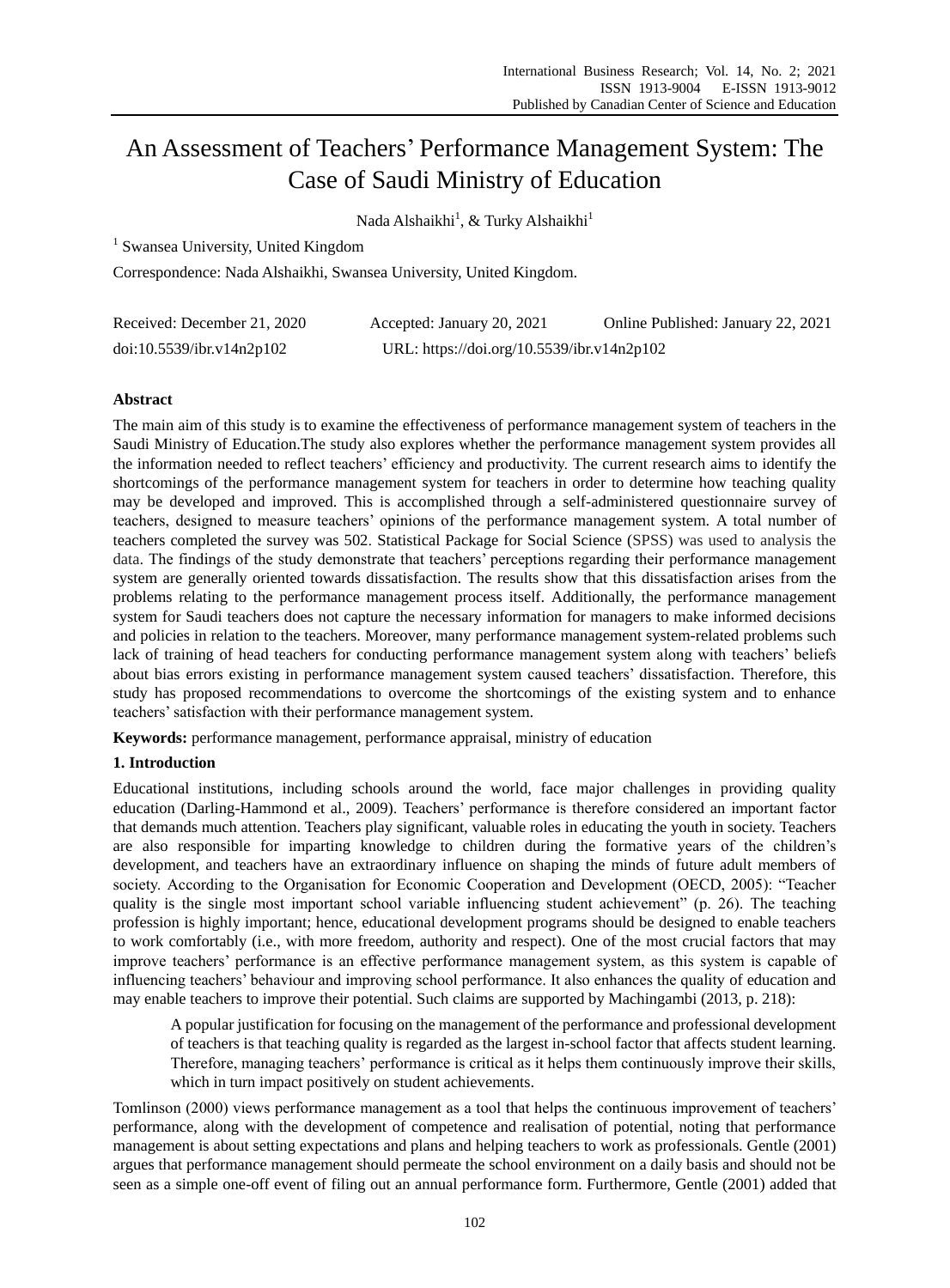performance management should be used to help individuals understand what their organisation is trying to achieve and how this can be accomplished. Performance management is a means of managing individuals to ensure that organisational objectives are met through appropriate tasks, so in schools performance management can be described as a mechanism to improve and develop teaching and learning. A well-designed teacher performance management system enables school management to evaluate teachers' performance, identify and encourage good performance, recognise areas for development and improve teachers' overall performance (Tomlinson, 2000).

This study attempts to fill the gaps in the literature about performance management system in the context of the Saudi Ministry of Education, in order to develop the Saudi educational system in general and teachers' performance in particular. Further, the study aims to evaluate the effectiveness of the current perormance management system in reflecting the actual performance of Saudi teachers. Based on this, the study explores whether the performance management system provides all the information needed to reflect teachers' efficiency and productivity. In addition, the study analyses the ability of management departments within the Saudi Ministry of Education to make administrative decisions based on performance management outcomes that may affect teachers' careers, and it examines the HR polices that are based on performance management results. The current research aims to identify the shortcomings of the performance management system for teachers in order to determine how teaching quality may be developed and improved. Finally, the study aims to suggest an enhanced system for conducting an effective and efficient performance management system.

The study attempts to answer the following research questions:

RQ.1: To what extent does the current teachers' PMS in the Ministry of Education achieve its objectives?

RQ.2: Does the PMS capture the necessary information for management to make informed decisions and policies about the teachers?

RQ.3: What challenges and problems related to the PMS do Saudi teachers face?

## **2. Literature Review**

Although educational organisations are different from other organisations in terms of their activities, the management structures do not differ much. Thus, educational institutions face the same administrative issues as other organisations, including the issues related to performance management systems; therefore, most educational planners and policymakers have made performance management of teachers a tool for their professional development in order to raise the quality of education. A performance management system is capable of influencing teachers' behaviour and improving school performance. It also enhances the quality of education, which, in turn, has a positive impact on student achievement (Machingambi, 2013). Teachers play significant, valuable role in improving the quality of education. Therefore, teachers should be well-monitored, and it must be ensured that they are well-trained so that they can deliver high-quality education. Thus, performance management systems are used by many governments and education leaderships all over the world to achieve this goal (Machingambi, 2013). According to Santiago et al. (2009); the major aims of performance managemnt include assessing teachers' performance, increasing the overall performance of the school, improving teachers' work-related potential as well as motivating teachers through professional development, recognition and rewards.

According to Armstrong (2014) an effective performance management system should comprise several stages. Firstly, indiviauals should know what is expected of them before they start their job, it is important to recognise that evaluation characteristics should be developed from the organisation's vision and matched with its goals, and the performance management system should provide feedback for indiviauals and identify their strengths and weaknesses. Performance management should include observing and monitoring employees' performance during the evaluation period, the collected information about employees' performance should be recorded by appraiser in order to use this information to measure actual employees' performance. The results of performance appraisal could also help with administrative decisions related to the employee as well as selections, pay increases, training and development, promotions and transfers.

According to Bartol and Martin (1998) performance appraisal results can be either positive or negative. In the case of positive results, management should promote the employee, increase their salary, offer financial and non-financial rewards, or a mixture of these. In the case of unsatisfactory performance appraisal results, management should take corrective action immediately, such as a systematic correction and development support to provide assistance for poorly-performing employees. Corrective measures include training, retraining, designing a performance improvement plan, re-setting clear performance standards and providing appropriate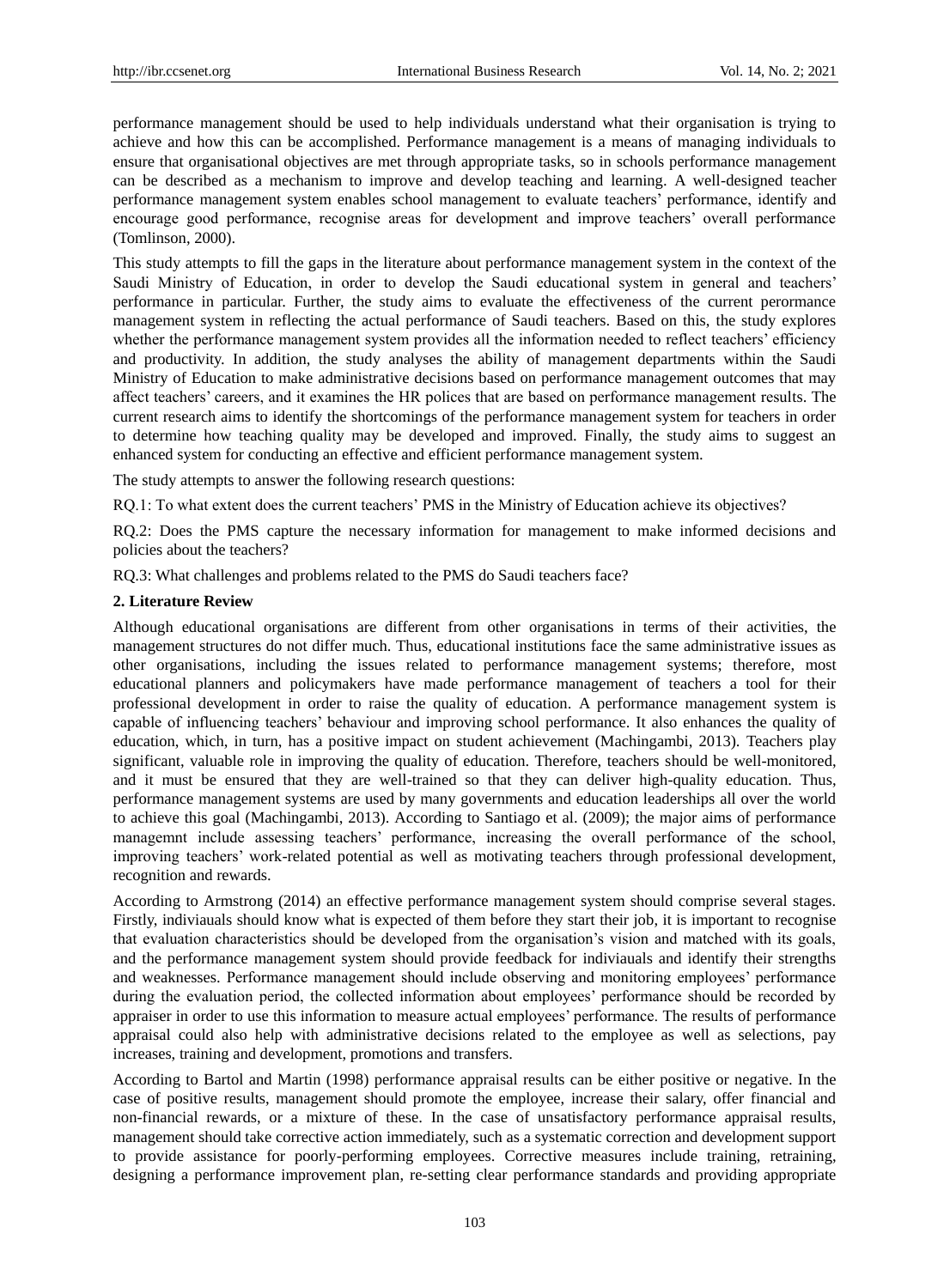facilities in the work environment.

Performance management relies on the principle of management by agreement or participatory management rather than management by leadership (Bezuidenhout, 2000). Organisations use a performance management system as an important strategy for helping to manage the talents of their staff. This is particularly the case in organisations in the educational sector. Under the performance management system, school leaders and teachers work together in setting performance goals, reviewing performance, providing feedback and taking corrective actions. They also place emphasis on developing and starting self-managed learning plans, thus integrating individual and organisational goals (Robert, 2003; Aguinis, 2015).

In the school context, the aim of a performance management system is to identify the specific needs of teachers, provide support for continuous growth, enhance accountability, monitor the overall effectiveness of the school and appraise the performance of teachers (Santiago et al. 2009).

Literature on teacher performance (Gentle, 2001; Brower, 2005) shows that when teachers and school management work together in performance management processes for career growth in school improvement efforts, both teachers and school management tend to improve.

In this way, performance management is useful for teachers as it helps provide feedback for them, identify their strengths and weaknesses and improve their skills by identifying their development and training needs in order to improve the quality of teaching and learning (Shultz, 2006; Roberson& Stewart, 2006). According to Verspoor (2004); Fryer et al, (2009) the success of the performance management system depends on certain factors. These include the way the system is communicated to teachers and schools, the level of teachers' training, the awareness of the performance management system that teachers receive from heads of schools, the availability of resources in schools and whether or not departments hold workshops on the performance management system. The presence of such factors helps teachers understand the procedures and processes of the performance system.

Despite the perceived benefits, the implementation of performance management in education systems is controversial. For example, performance management started in business and industry sectors where performance can be linked to payment, some researchers and practitioners in the field of education believe such a linkage is not suitable for the education environment. According to Murnane and Cohen (1986) linking performance to payment is infeasible in this environment because it is not easy to monitor teacher performance. Teachers often work as teams; therefore, linking their performance to payment could affect the teachers' cooperation. Additionally, teaching has multidimensional objectives, and it is very difficult to identify individual contributions to some of these objectives—for example, the realization of student potential.

Marsden (2000) study titled "New Economics of Performance" illustrated the effects of pay-related performance on employee motivation and relationships in public service workplaces in the United Kingdom. The study found that restraints exist regarding the use of these incentives, especially in public organisations. When the management attempts to motivate employees to improve their performance on a large scale, this action can affect the fairness of the performance management process. Additionally, such attempts may affect employees who work hard but fail to receive a fair reward. Another study conducted by Dolton et al. (2003) supports the Marsden et al. study, showing that most employees believe a pay-related performance system creates jealousy and undermines employee morale. However, in some countries where teacher performance is linked to the payment system, the difficulties related to performance management have been eliminated and the desired performance results have been achieved. Empirical studies in other countries have proven that linking teacher performance to the payment system can have a positive impact on education outcomes—for example, in England (Atkinson et al., 2009), in India (Duflo et al., 2012; Kingdon & Teal, 2007; Muralidharan & Sundararaman, 2009), and with the school/group PRP programmes in Kenya (Glewwe et al., 2010). Therefore, performance-related payment is an essential component of the performance management process and excluding it may render performance management system ineffective.

Heystek et al. (2005) stated that the time factor is critical in performance management as the basic work of teachers in schools is teaching students. Given the time and activities needed to carry out performance management, teachers barely have enough time to participate in the evaluation process.

As one of the most crucial parts of performance management is the evaluation stage, dissatisfaction with evaluations may lead to a decline in motivation and a sense of injustice. The lack of accurate results from the evaluation process make it difficult to link performance to administrative decisions such as promotions, rewards, training and development (Lawler, 1967). The absence of essential elements of evaluations may lead to resistance by teachers to such systems (Sergiovan & Starrat, 1993). Appraisal systems are designed in order to motivate employees and direct their efforts towards achieving goals. If they are not accurate, there will be no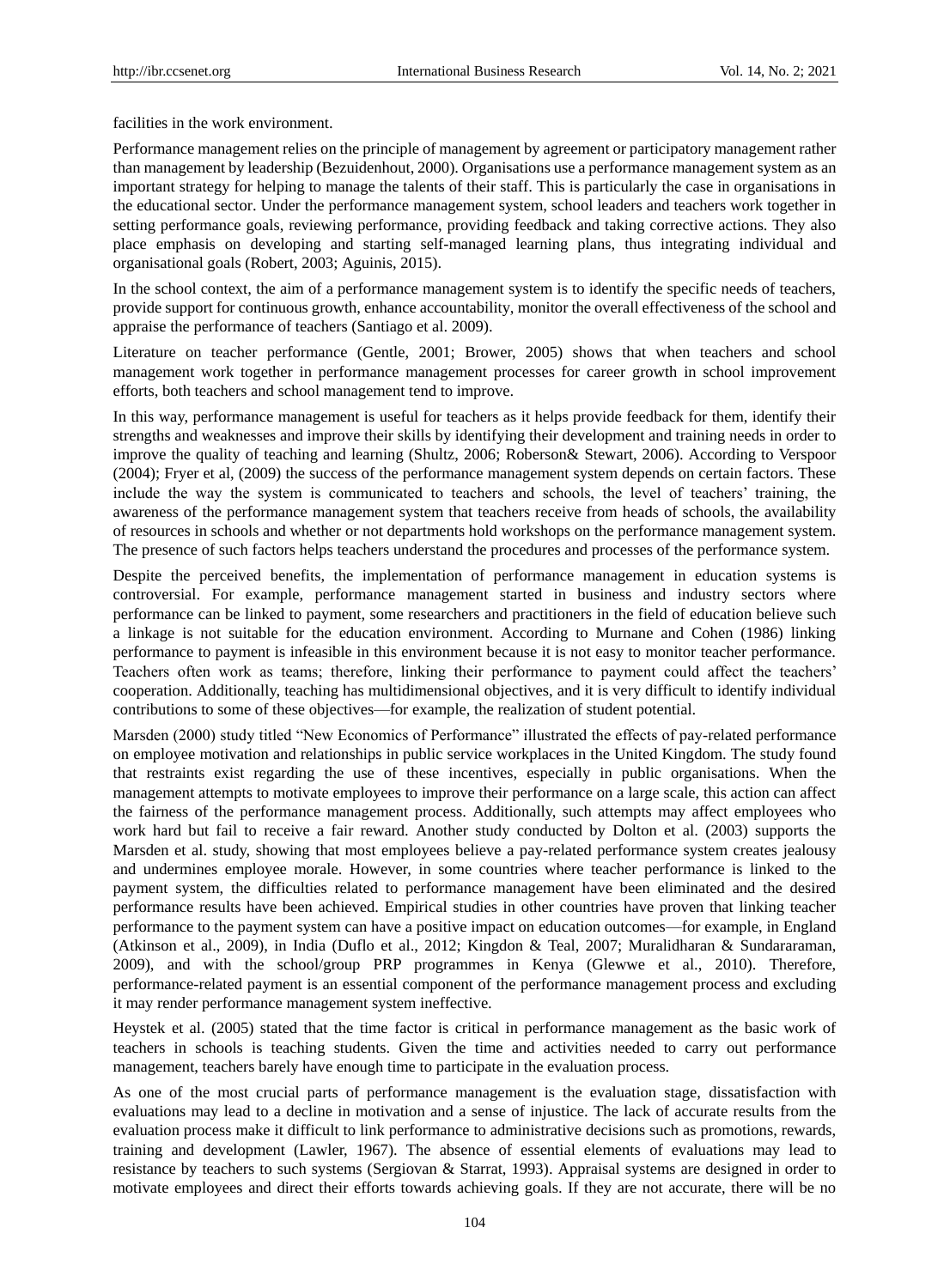satisfaction on the part of the staff, who will not support their implementation; therefore, they will not succeed in the end (Bartol and Martin, 1998). Robins (2007) stated that in measuring performance, evaluators should know that they are trying to evaluate invisible and subjective aspects, a process that needs special attention, particularly in the school context. However, when teacher performance management system is applied as it should be, and the difficulties related to performance management are eliminated, the desired performance results can be achieved.

## **3. Theoretical Perspective**

For the purposes of this research, three theories have been selected in order to explore their applicability to performance management: goal-setting theory, expectancy theory and procedural justice theory.

## *3.1 Goal-setting Theory (Latham and Locke, 1979)*

The influence of goal-setting on employees' performance has been widely studied and found to be useful due to its positive impacts on employees' performance in different work situations (Locke et al., 1984). Locke and Latham (2002) found that the difficulty and specificity of goals have a great influence on employees' performance as difficult and specific goals improve employees' performance compared to inscrutable and mysterious ones. Goal-setting theory discusses certain mechanisms that link specific and difficult goals to employees' performance results. Goals lead to a focus on priorities and motivate the efforts of individuals. Difficult and specific goals lead to continuous employees' performance of tasks. Such goals challenge people to use their knowledge and talents to increase their chances of success. The literature review indicates that there is a positive relationship between setting clear, measurable goals and employees' performance. More than 90% of experimental studies have shown the positive impact of goal-setting on employee performance (Locke & Latham, 1990). The reason that setting goals has a positive impact on employees' performance is that the goals that are set affect the levels of effort and persistence. Furthermore, they increase a person's focus on what is to be achieved so that tasks are less likely to be put off until later (Latham et al., 2008).

#### *3.2 Expectancy Theory (Vroom, 1964)*

Expectancy theory is a theory of motivation first suggested by Victor Vroom in 1964. In the study of organisational behaviour, expectancy theory states that people usually have different sets of goals and can be motivated if they have certain expectations. This theory revolves around choice and explains the processes by which an individual subject makes choices. According to Vroom, motivation should be equal to the amount of effort expended in specific task situations. Choices are based on two phases of expectation (effort leads to performance, and performance leads to a specific outcome/reward). First, motivation is influenced by people's expectations and the level of effort that will achieve the intended performance goal. Motivation is also affected by the employee's perceived opportunities to obtain different results by achieving the performance goal. Individuals are motivated to the extent that they appreciate the results (i.e., rewards) obtained. According to Lehman and Geller (2004) states that reward for performance enhances the effort of individuals and thus improves performance. Expectancy theory is generally supported by empirical evidence (Tien, 2000; Vansteenkiste et al., 2005), and it is one of the most commonly used theories of motivation in the workplace.

## *3.3 Procedural Justice Theory (Thibaut and Walker, 1975)*

The theory of procedural justice focuses on the perceived fairness of the procedures used in making decisions regarding the distribution of results. These procedural decisions relate to how to assess performance levels, how to address grievances and disagreements, as well as how to distribute results to employees. In the theory of procedural justice, individuals' perceptions are essential as their reactions to procedures depend on how they perceive these procedures rather than what these procedures actually are (George & Jones, 1999). This theory suggests that individuals will be more motivated to perform when the procedures used to make decisions on the distribution of rewards are fair and when their performance evaluation is accurate. If their performance is not accurately assessed due to personal feelings that affect the evaluation or because the evaluator is not well-versed regarding the employee's contribution to the work, the motivation will, consequently, be reduced, as will individuals' performance. This theory seeks to discover the reasons why individuals view procedures as fair or unfair and the consequences of these perceptions.

The three main theories of goal-setting, expectancy and procedural justice underlie the concept of the performance management system. These three theories are strongly related to motivational aspects of the individual, which, in turn, are related to perceived increases in individuals' performance management satisfaction and, finally, the effectiveness of the performance management process.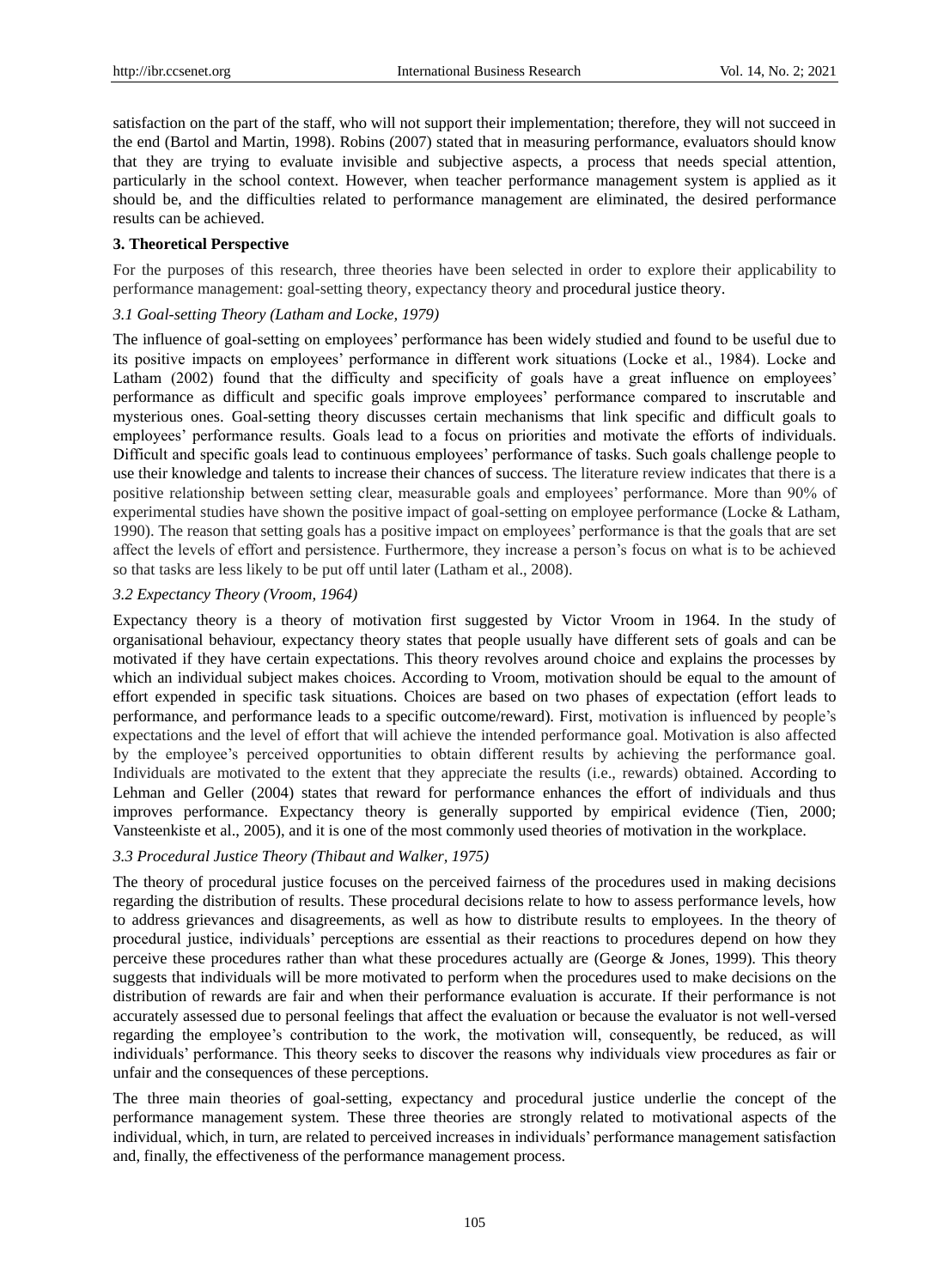## **4. Methodology**

This research follows a quantitative approach to achieve the research aims. This is achieved by measuring participants' perceptions of the identified research questions. Primary data was collected using a questionnaire, the study explores participants' opinions and evaluates the perceptions of Saudi public schoolteachers in relation to performance management system issues. This makes it possible to achieve the aims and objectives of the study. Thus, a questionnaire was developed to gather primary data related to the topic. The five-point Likert scale was used to check the respondents' beliefs and opinions about their acceptance of and satisfaction with the performance management system. Statistical methods were used to analyse the collected data. This study was carried out using data from male and female teachers from all Saudi regions. In this study, the target population was quite large, consisting of all the teachers in Saudi Arabian public schools in all districts. The number of Saudi teachers, both male and female, account for 518,726. Although there are no clear guidelines regarding the exact sample size, some studies (e.g. Comrey & Lee, 1992; Tabachnick & Fidell, 2001) have indicated that a size of 1,000 is supposed to be excellent, 500 is very good, and 300 is comfortable. Taking into consideration this advice, 502 responses were collected, considered a good sample size for effective data analysis. In this study, a web-based survey was used to collect data due to the ease of reaching the largest number of teachers, the survey was sent to various groups of Saudi teachers via email and social media, such as WhatsApp, Facebook Twitter. The quantitative research method is used to shed light on the nature of the performance management system practices existing in the Saudi Ministry of Education and their effectiveness. In particular, the quantitative research approach facilitates the investigation into and measurement of teachers' views on the performance management system process and the extent to which the process influences teachers' job satisfaction.

## **5. Data Analysis Procedure**

Version 22.0 of the Statistical Package for Social Sciences (SPSS) was employed to analyse the quantitative data obtained from the survey questionnaire. According to Zikmund (2003), a vast number of researchers use statistical packages for various academic purposes, including in social science and business studies. In this study, a variety of statistical techniques were utilised for the primary data collected through the questionnaires. The statistical techniques involved both descriptive and analytical methods. After coding, the raw data were entered into SPSS, which enabled the data to be presented in statistical tables so as to help the reader observe the pattern of the analysed data. After cleaning and checking the data, it was appropriate to conduct a descriptive analysis to get a better understanding of the sample. SPSS was preformed to carry out the descriptive analysis to examine percentages, mean values and standard deviations.

## **6. Results**

This section provides an analysis of the quantitative data collected from teachers working for the Saudi Ministry of Education and linked with the literature according to the following categories: perception of current performance management process, the currant HR decisions related to performance appraisal results for teachers and problems causing teachers' dissatisfaction of performance management system.

## *6.1 The Currant State of Performance Management*

The first section of the questionnaire aims to investigate the stages of the current performance management system process for Saudi teachers according to the participants' perceptions. To examine this process, the three components that are analysed in this section are as follows:

#### 6.1.1 Strategic Planing and Goal Setting

The statements were meant to provide an overview about the strategic planning and goal setting in Saudi Ministry of Education for Saudi public schools, see table1.1 for detailed information about the responses. The results indicate that most respondents had similar opinions about the statements in the questionnaire which suggested their level of dissatisfaction with the strategic planing and goal setting.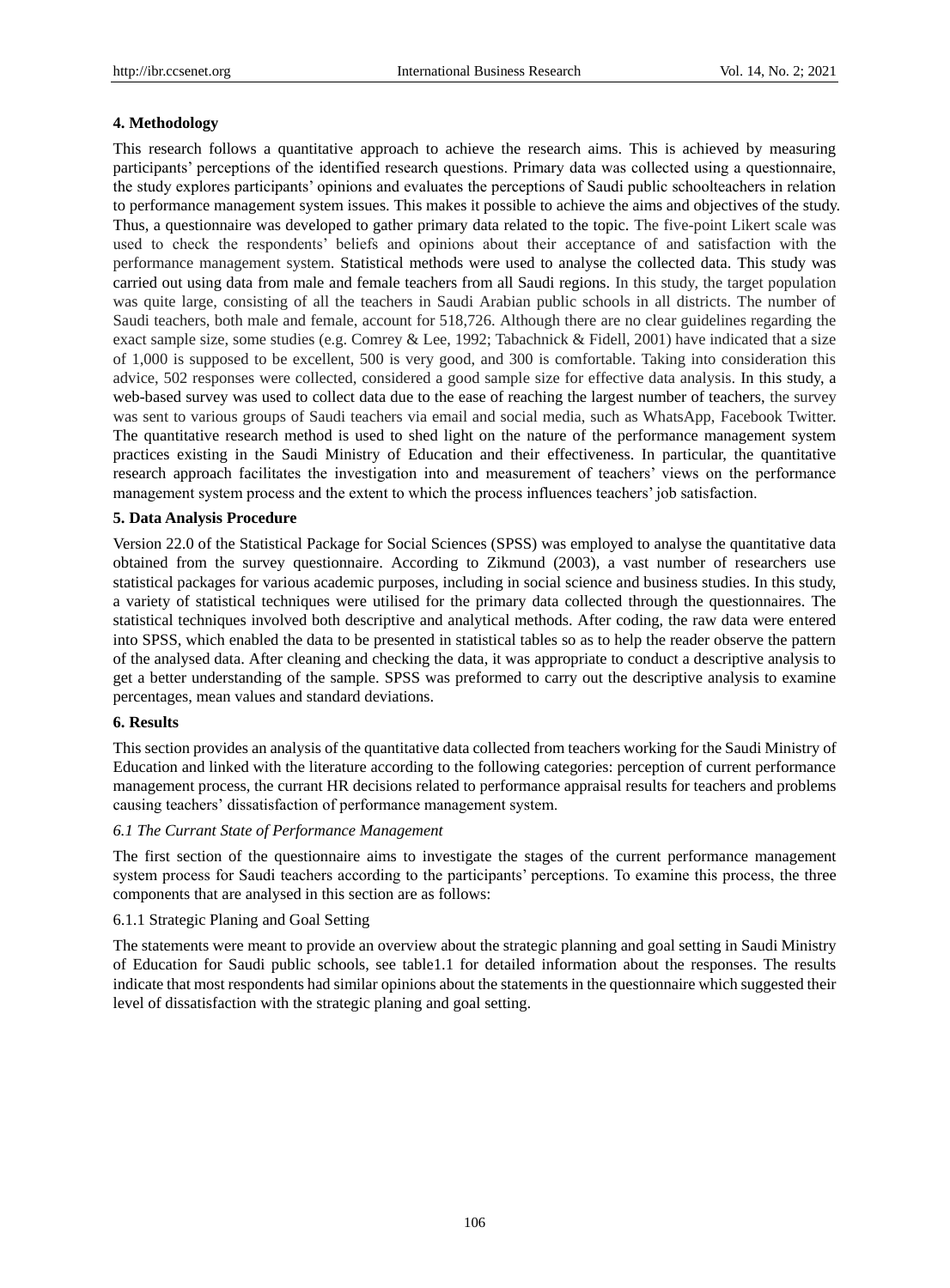| Table 1-1. the responses of Likert-item scale for the strategic planning and goal setting stage |  |  |
|-------------------------------------------------------------------------------------------------|--|--|
|                                                                                                 |  |  |

| <b>Ouestions Items</b>                                                                                     | <b>Mean</b> | <b>SD</b> | <b>Percentage</b> |      |               |      |     |
|------------------------------------------------------------------------------------------------------------|-------------|-----------|-------------------|------|---------------|------|-----|
|                                                                                                            |             |           |                   | 2    | $\mathcal{E}$ | 4    | 5   |
| Vision and mission statement are clear, and direct teachers to<br>achieve Ministry's strategic objectives. | 2.41        | 1.29      | 30.3              | 30.9 | 14.7          | 15.3 | 8.8 |
| Teachers are involved in goals and objectives setting.                                                     | 2.36        | 1.28      | 31.1              | 32.5 | 14.7          | 12.7 | 9.0 |
| Teachers are involved during the development of performance<br>management system.                          | 2.23        | 1.15      | 30.1              | 39.4 | 12.7          | 12.7 | 5.0 |
| Performance management system gives teachers clear way to<br>achieve Ministry's strategic objectives       | 2.29        | 1.30      | 36.1              | 28.7 | 14.5          | 12.0 | 8.8 |
| Teachers consider performance objectives clear, specific and 2.44<br>measurable                            |             | 1.22      | 25.3              | 35.7 | 15.9          | 16.3 | 6.8 |
| Relevant performance expectations are set between teachers 2.51<br>and head teachers                       |             | 1.28      | 25.1              | 35.3 | 12.5          | 18.1 | 9.0 |

## 6.1.2 On-going Feedback

This section focusses on the perceptions of teachers on on-going feedback that should be giving during the evaluation period. For this reason, teachers were requested to rate three statements, in order to examine the on-going feedback stage as shown in table 1.2. The results indicate that most respondents had similar opinions about the statements in the questionnaire which suggested their level of dissatisfaction with the on-going feedback.

#### Table 1-2. the responses of Likert-item scale for on-going feedback stage

| <b>Ouestions Items</b>                                                                             | <b>Mean</b> | <b>SD</b> | <b>Percentage</b> |               |      |       |       |
|----------------------------------------------------------------------------------------------------|-------------|-----------|-------------------|---------------|------|-------|-------|
|                                                                                                    |             |           |                   | $\mathcal{L}$ |      | 4     | 5     |
| Feedback is given on a periodic basis to help teachers work 2.33<br>upon improving performance.    |             | 1.22      | 28.7              | 38.2          | 11.8 | 14.3  | 7.0   |
| The head teacher's feedback is honest and constructive                                             | 2.28        | 1.15      | 28.7              | 36.5          | 18.3 | 11.2. | - 5.4 |
| Head teachers clearly identify teachers' weaknesses in order 2.50<br>to improve their performance. |             | 1.27      | 25.5              | 33.9          | 14.5 | 17.3  | 8.8   |

## 6.1.3 Performance Appraisal Process

Table 1-3. the responses of Likert-item scale for the performance appraisal stage

| <b>Ouestions Items</b>                                                                                   | <b>SD</b><br><b>Mean</b> |      | <b>Percentage</b> |      |      |                |      |
|----------------------------------------------------------------------------------------------------------|--------------------------|------|-------------------|------|------|----------------|------|
|                                                                                                          |                          |      | $\mathbf{1}$      | 2    | 3    | $\overline{4}$ | 5    |
| Head teachers usually meet teachers in order to clarify<br>weaknesses and strengths in their performance | 2.05                     | 1.12 | 42.0              | 26.7 | 19.1 | 8.8            | 3.4  |
| clearly understand how their performance is<br>Teachers<br>measured                                      | 2.57                     | 1.28 | 20.7              | 38.8 | 14.9 | 13.3           | 12.2 |
| The assessment of performance follows a clear, balanced and<br>fair procedure                            | 2.29                     | 1.12 | 26.7              | 38.4 | 18.1 | 12.4           | 4.4  |
| Performance is measured against the factors previously agreed 2.45<br>upon.                              |                          | 1.23 | 26.1              | 34.1 | 14.1 | 19.7           | 6.0  |
| Performance appraisal is conducted more than once a year                                                 | 1.79                     | .941 | 44.4              | 40.8 | 8.6  | 3.2            | 3.0  |
| The evaluation tool for Saudi teachers contains clear and<br>well-defined criteria                       | 2.49                     | 1.36 | 29.1              | 31.9 | 13.1 | 12.9           | 12.9 |
| Head teachers are not well prepared and trained to conduct the 2.19<br>PA process                        |                          | 1.21 | 35.3              | 35.5 | 11.6 | 11.4           | 6.4  |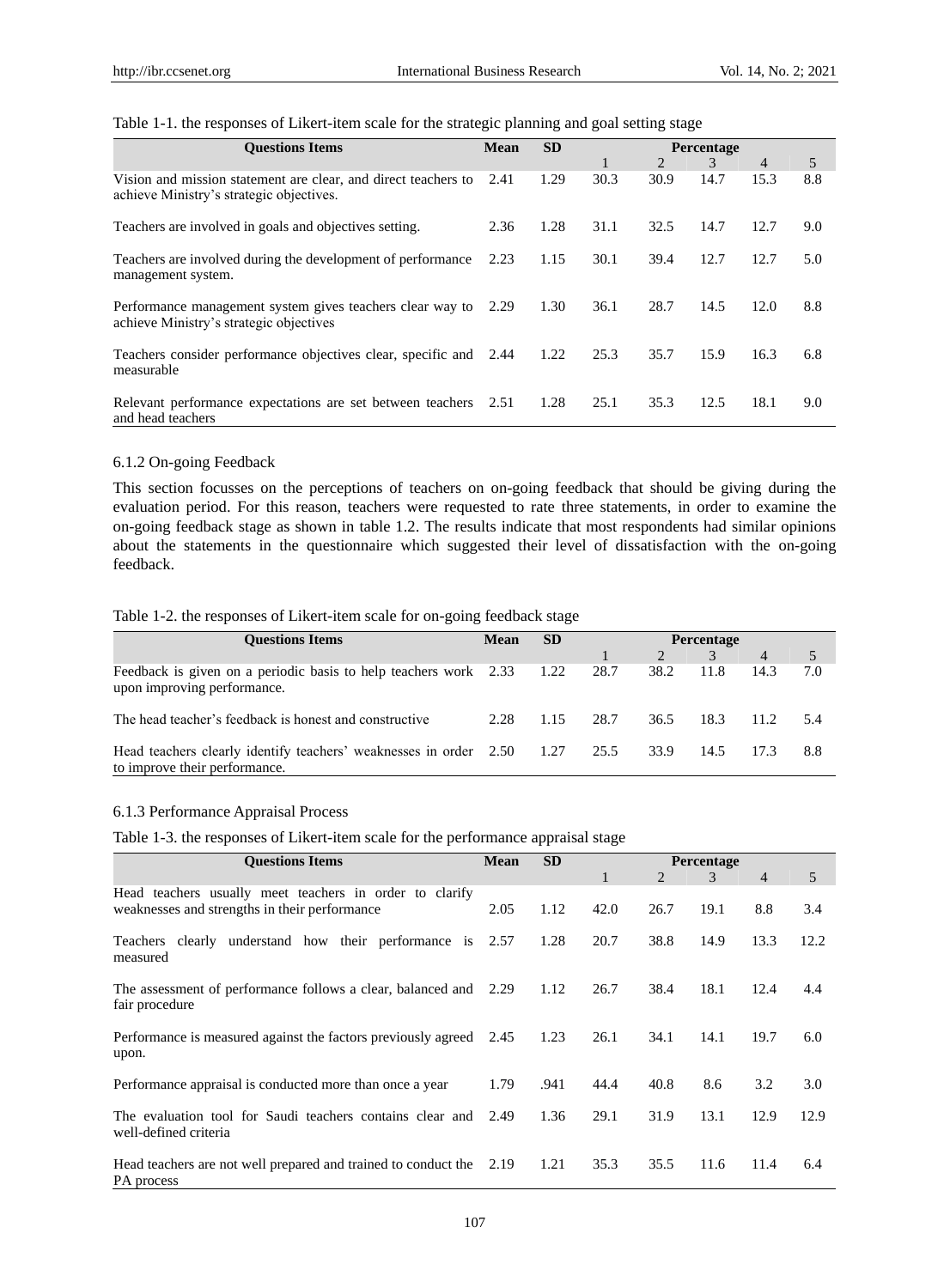In order to investigate the respondents' preceptions towards the presence of a set of issues related to performance appraisal stage. When the teachers were asked whether they agreed or disagreed with the below statements regarding their perceptions of performance appraisal process, the summary of responses among teachers is shown in Table 1.3. The results indicate that most respondents had similar opinions about the statements in the questionnaire which suggested their level of dissatisfaction with the performance appraisal procss.

## 6.2 The Currant HR Decisions Related to PA Results for Teachers

This section aimed to examine the overall results of HR decisions (rewards and recognition decisions, improvement and development decisions, , terminations and transfer decisions) as shown in Table 1.4. When the teachers were asked whether they agreed or disagreed with the above statements regarding their perceptions of performance appraisal process. The results indicate that most respondents had similar opinions about the statements in the questionnaire which suggested their level of dissatisfaction with the HR dececions.

# Table 1-4. the responses of Likert-item scale for the current HR decisions

| <b>Ouestions Items</b>                                                                                                             | <b>Mean</b> | <b>SD</b> | <b>Percentage</b> |      |      |                |     |
|------------------------------------------------------------------------------------------------------------------------------------|-------------|-----------|-------------------|------|------|----------------|-----|
|                                                                                                                                    |             |           |                   | 2    | 3    | $\overline{4}$ | 5   |
| Performance management system establishes a clear<br>connection between performance and reward.                                    | 2.36        | 1.29      | 31.2              | 32.6 | 13.9 | 12.7           | 9.3 |
| The Ministry effectively provides adequate development<br>opportunities for teachers                                               | 2.23        | 1.16      | 30.0              | 39.6 | 12.1 | 13.1           | 5.0 |
| Management takes corrective<br>measures such as<br>systematic remedial or development support to help<br>underperforming teachers. | 2.33        | 1.33      | 36.8              | 29.0 | 12.7 | 11.9           | 9.1 |
| Unsatisfactory teaching performance may lead to a 2.29<br>termination decision.                                                    |             | 1.33      | 36.8              | 29.2 | 11.9 | 12.3           | 9.3 |
| Teachers could be transferred to administrative positions<br>based on their unsatisfactory performance evaluations                 | 2.44        | 1.23      | 25.8              | 35.8 | 14.5 | 16.7           | 7.2 |

## *6.3 Problems Causing Teachers' Dissatisfaction of Performance Management System*

This section of the questionnaire aimed to address the organisational teachers' dissatisfaction of performance management system that may negatively affect the perfrormance management system in Saudi schools. The summary of responses among teachers was as shown in Table 1.4. The results show that the majority of the teachers have the same opinion on most of the statements. Therefore, it can be said, that these issues are believed to clearly exist and might prevent the effectiveness of the teacher performance management system.

|  |  |  | Table 6-10. the responses of Likert-item scale for the problems related to PMS |
|--|--|--|--------------------------------------------------------------------------------|
|--|--|--|--------------------------------------------------------------------------------|

| <b>Items</b>                                                                                                                                            | <b>Mean</b> | <b>SD</b> | <b>Percentage</b> |      |      |      |      |
|---------------------------------------------------------------------------------------------------------------------------------------------------------|-------------|-----------|-------------------|------|------|------|------|
|                                                                                                                                                         |             |           |                   | 2    | 3    | 4    | 5    |
| There is a lack of awareness of some teachers about the<br>influence of the performance management process in terms<br>of developing their performance. | 3.75        | 1.32      | 9.3               | 11.9 | 11.3 | 28.6 | 38.6 |
| The constant surveillance caused by the performance<br>management process may result in teachers' resistance to<br>the Performance Management system.   | 3.67        | 1.31      | 10.5              | 8.5  | 12.1 | 32.1 | 36.6 |
| Teachers are not involved in setting performance criteria<br>that are used during the evaluation period.                                                | 3.77        | 1.26      | 8.7               | 9.5  | 12.3 | 34.7 | 34/7 |
| There is poor communication between teachers and head<br>teachers.                                                                                      | 3.67        | 1.34      | 9.7               | 12.0 | 10.6 | 28.3 | 39.4 |
| There is control by school management over teachers'<br>achievement of the objectives.                                                                  | 3.72        | 1.25      | 6.6               | 16.3 | 7.4  | 37.6 | 32.1 |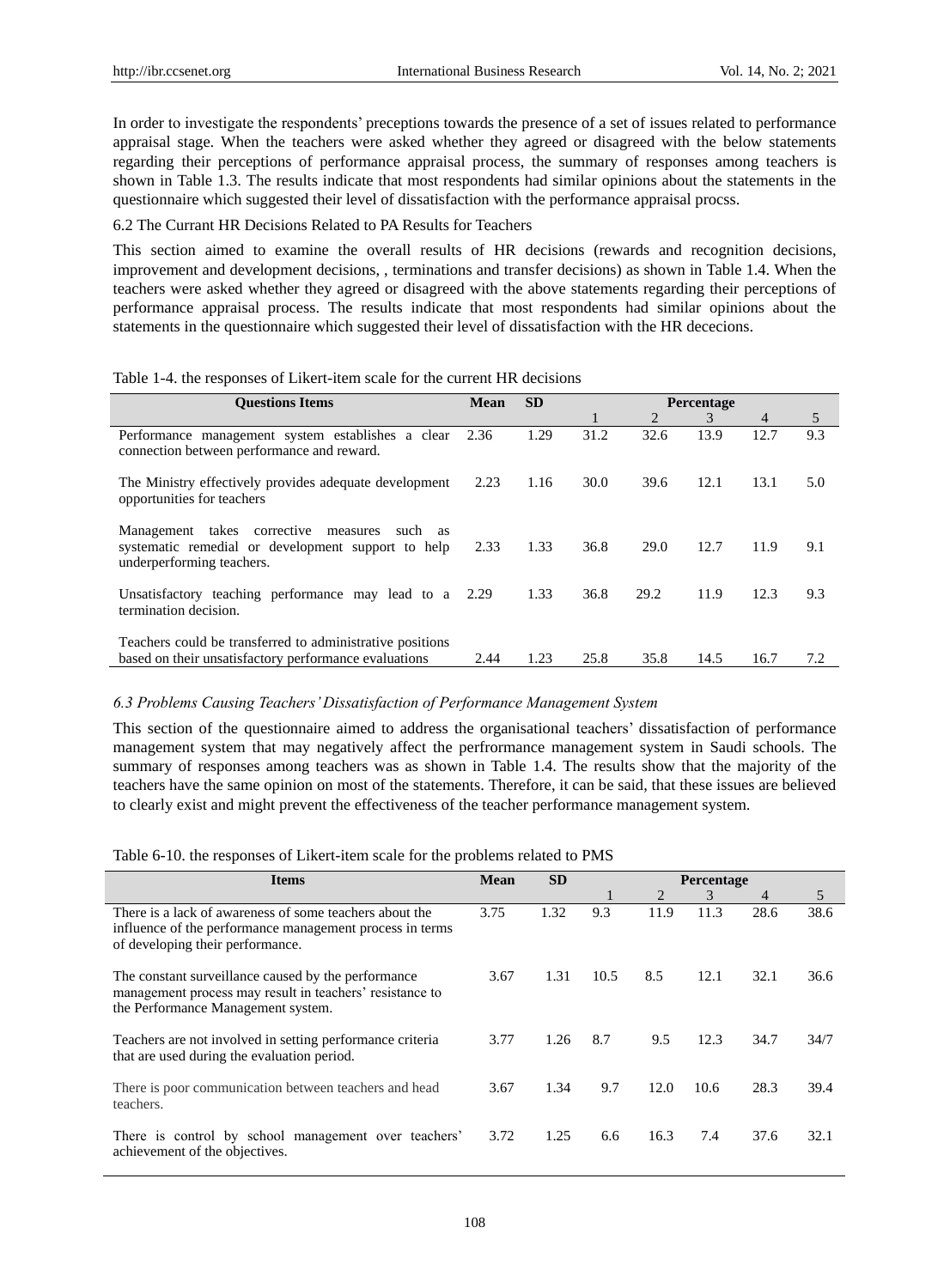| There is a lack of observation of the Performance<br>management process by top management in the Saudi<br>Ministry of Education.                                              | 3.77 | 1.34 | 11.0 | 9.2  | 11.4 | 28.9 | 39.6 |
|-------------------------------------------------------------------------------------------------------------------------------------------------------------------------------|------|------|------|------|------|------|------|
| The social relations between teachers and head teachers may<br>affect the head teacher's overall evaluation decision.                                                         | 3.73 | 1.31 | 9.2  | 11.6 | 12.4 | 28.5 | 38.4 |
| Head teachers are not well prepared and trained to conduct<br>the performance management process.                                                                             | 4.13 | 1.16 | 5.1  | 6.2  | 12.0 | 23.6 | 53.1 |
| The head teacher rates teachers either too harshly or too<br>positively (based on the head teacher' own standards) which<br>may influence the Performance management process. | 3.73 | 1.32 | 9.6  | 11.2 | 12.5 | 27.7 | 39.0 |

## **7. Discussion**

The findings of the study demonstrate that the perceptions of teachers regarding their performance management system are most commonly oriented towards dissatisfaction. The results show that there are problems related to the performance management process. Firistly, It is clear from the findings that there is a general trend among the teachers examined to see a deficiency in the ability of performance management to clarify the Ministry's strategies and objectives. According to Armstrong (2014) without a coherent strategy and clear objectives, an organisation will lack the focus necessary to achieve goals and develop plans that will move the organisation forward. A lack of clear objectives means that the organisation does not have a clear vision for the future; therefore, predetermined objectives will not be employed to develop long-term growth and productivity plans that are essential for the sustained success of the organisation. This finding is supported by the theory of goal-setting, which states that performance goals, objectives and expectations should be clear and understandable so as to motivate employees; otherwise, employees have no clear view of what management expects them to work towards (Locke & Latham, 2002). Locke and Latham (1990) argued that the reason setting goals and objectives usually has a positive influence on performance is that specific and clear goals influence choice, effort and persistence. In other words, clear goals and objectives increase employees' focus on what is to be achieved instead of putting it off to a later time.

In addtion, it might be possible to state that according to the above results of the respondents, some head teachers did not give teachers feedback on a periodic basis to help teachers to improve their performance. Indeed, the failure to give ongoing feedback defeats the purpose of the performance management process, leaving employees frustrated and demotivated such that they do not take the evaluation seriously (Robert, 2003). Roberson and Stewart (2006) stated that managers who provide honest and accurate feedback were considered more procedurally and informationally fair.

Moreover, the analysis systematically demonstrates that the majority of respondents saw that some issues exist related to the performance appraisal stage in the Saudi public schools. These issues were seen as preventing an accurate performance appraisal from taking place within the schools. Thus, it is obvious from the findings that in general, the majority of teachers surveyed were largely unsatisfied about the performance appraisal stage of the current performance management. The appraisal process follows unclear, poorly balanced procedures that can lead to inaccurate results. According to Lawler (1967) dissatisfaction with evaluations may lead to a decline in motivation and a sense of injustice. The lack of accurate results from the evaluation process make it difficult to link performance to administrative decisions such as promotions, rewards, training and development.

The performance management system for Saudi teachers was found not to capture the necessary information for managers to make informed decisions and policies regarding the teachers; moreover, it can be concluded that there is no link between performance management and the reward and recognition system. Additionally, the findings revealed that teachers are not provided with the necessary training and development that they need in order to improve their performance. It was further revealed that there is no strong relationship between poor performance management results and taking necessary actions to address unsatisfactory performance as management does not take corrective measures in order to help underperforming employees. It can be said that performance managemnt system for Saudi teachers is used more for evaluation than as a tool to aid teacher development. The findings show that the Ministry does not provide development opportunities or rewards to teachers and that the evaluation report used does not address future decisions related to teachers. Consequently, the performance management focuses on past actions more than on future improvement. Additionally, in terms of dismissal and transfer decisions, most of the teachers surveyed believed that individuals are not terminated or transferred based on poor performance results. Teaching in Saudi Arabia is considered a lifelong job; that is, no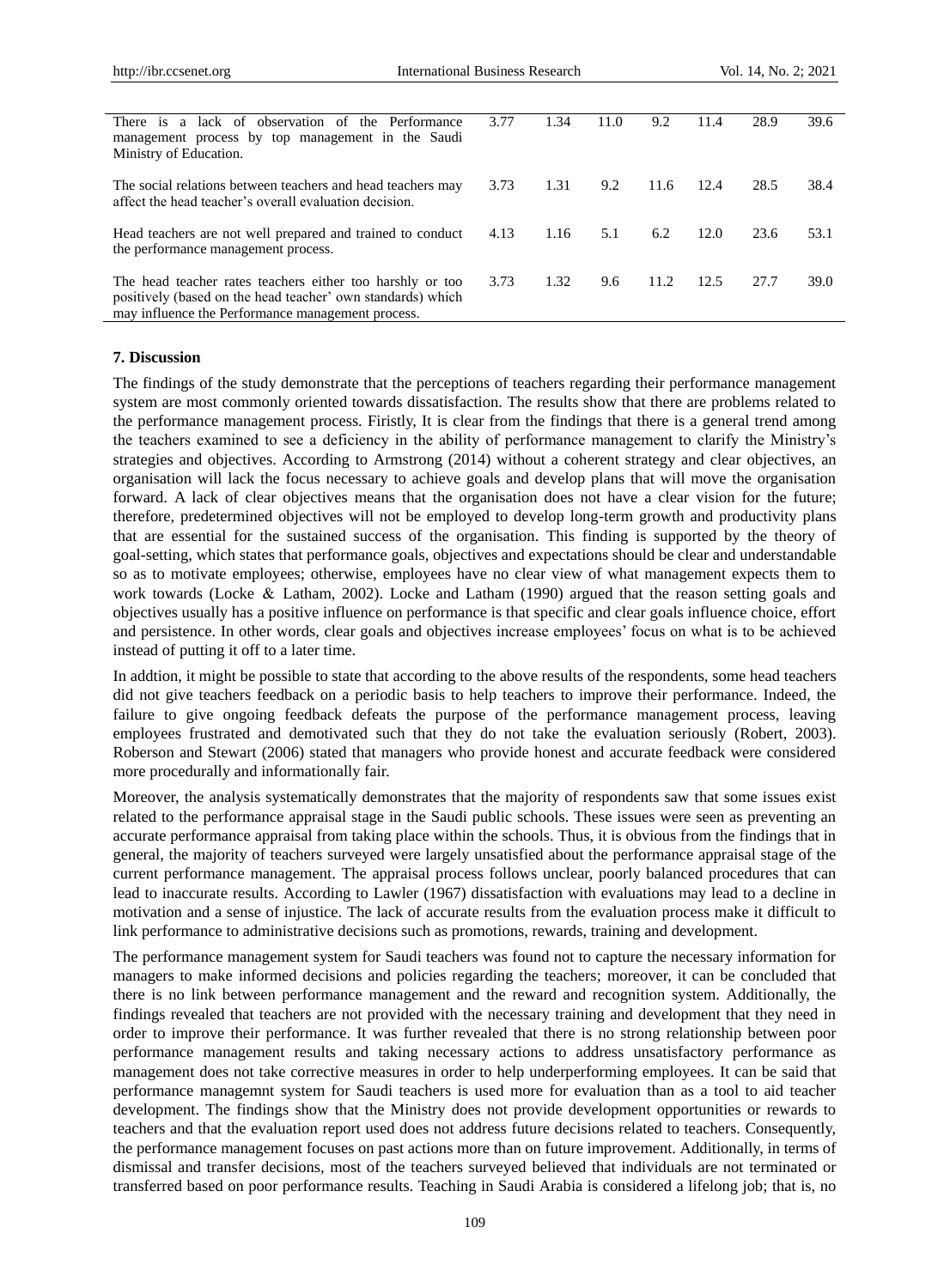teacher can be dismissed or penalised for poor performance. According to Bartol and Martin (1998) Performance appraisal results can be either positive or negative. In the case of positive results, management should promote the employee, increase their salary, offer financial and non-financial rewards, or a mixture of these. In the case of unsatisfactory performance appraisal results, management should take corrective action immediately, such as a systematic correction and development support to provide assistance for poorly-performing employees. Corrective measures include training, retraining, designing a performance improvement plan, re-setting clear performance standards and providing appropriate facilities in the work environment. This finding is also supported by the expectancy theory (Vroom, 1964), which states that rewards motivate employees to work harder and thus improve performance as promotion and punishment guide human behaviour. Individual performance improves when rewards are closely related to performance. According to Lehman and Geller (2004) states that reward for performance enhances the effort of individuals and thus improves performance.

Furthermore, Furthermore, the findings indicated that some issues related to performance management are believed to clearly exist. Forexample, from the teachers' perspective, issues related to the fairness of evaluation exist and might prevent their effective evaluation. According to the current study's survey findings, most teachers believed that many different kinds of bias can show up during the performance management process that may lead to teachers' resistance to such systems. Such problems might negatively impact the teachers' development, growth, financial rewards and, ultimately, their annual evaluations. In such cases, the teachers feel unfairly treated because the appraisal standards seem unfair and unreasonable. This might lead to despair, mistrust, or hostility between teachers and head teachers during appraisals and to the system failing to differentiate between teachers that perform well and those that perform poorly. In the theory of procedural justice, individuals' perceptions are essential as their reactions to procedures depend on how they perceive these procedures rather than what these procedures actually are (George and Jones, 1999). This theory suggests that individuals will be more motivated to perform when the procedures used to make decisions on the distribution of rewards are fair and when their performance evaluation is accurate. If their performance is not accurately assessed due to personal feelings that affect the evaluation or because the evaluator is not well-versed regarding the employee's contribution to the work, the motivation will, consequently, be reduced, as will individuals' performance.

Additionally, the survey respondents saw teachers as not being involved in the evaluation process and as marginalised by management in terms of the performance management process. Aguinis (2015) emphasised that it is necessary to involve employees in the PM process because it gives them a sense of fairness and a feeling of security regarding this process. Their involvement also increases the employees' commitment to meeting performance objectives. The findings of this study also show that the teachers were not adequately trained in implementing the performance management system, leaving them with little understanding of the system and related procedures. The results therefore show that head teachers did not have adequate skills to carry out the performance management process, therefore, head teachers need to have advance training in order to conduct the performance management process effectively and teachers need to be more aware of the benefits of the performance mangement system. According to Fryer et al (2009) the failure to implement performance management system is usually due to lack of the knowledge, skills, and training required by management and employees. Managers may not be equipped with the skills and training needed to carry out performance planning, supervision, evaluation, evaluation interviews and providing feedback. Employees themselves may lack training on the importance of such systems in improving their performance, how to set objectives and how to prepare for performance review meetings. The management should therefore be responsible for educating employees to improve their attitude towards appraisal by emphasizing its benefits to them, such as developing their skills, identifying their training needs and examining their suitability for pay rises or other rewards.

## **8. Conclusion**

This study represents an attempt to fill the gaps in the literature regarding performance management systems in the context of the Saudi Ministry of Education in order to develop the Saudi educational system in general and teachers' performance in particular. Further, its aim is to evaluate the effectiveness of the current performance management system in reflecting the actual performance of Saudi teachers. There is a general dissatisfaction with the performance management systems among teachers. The current performance management systems for teachers is inadequate in accurately judging their performance and meeting their development requirements; hence, the current performance management systems should be re-evaluated. There is a need to review the various issues and challenges related to the implementation of a performance management systems. The current performance management systems for Saudi teachers does not capture the necessary information for managers to make informed decisions and policies regarding the teachers (e.g., rewards, training, and transfers). Moreover,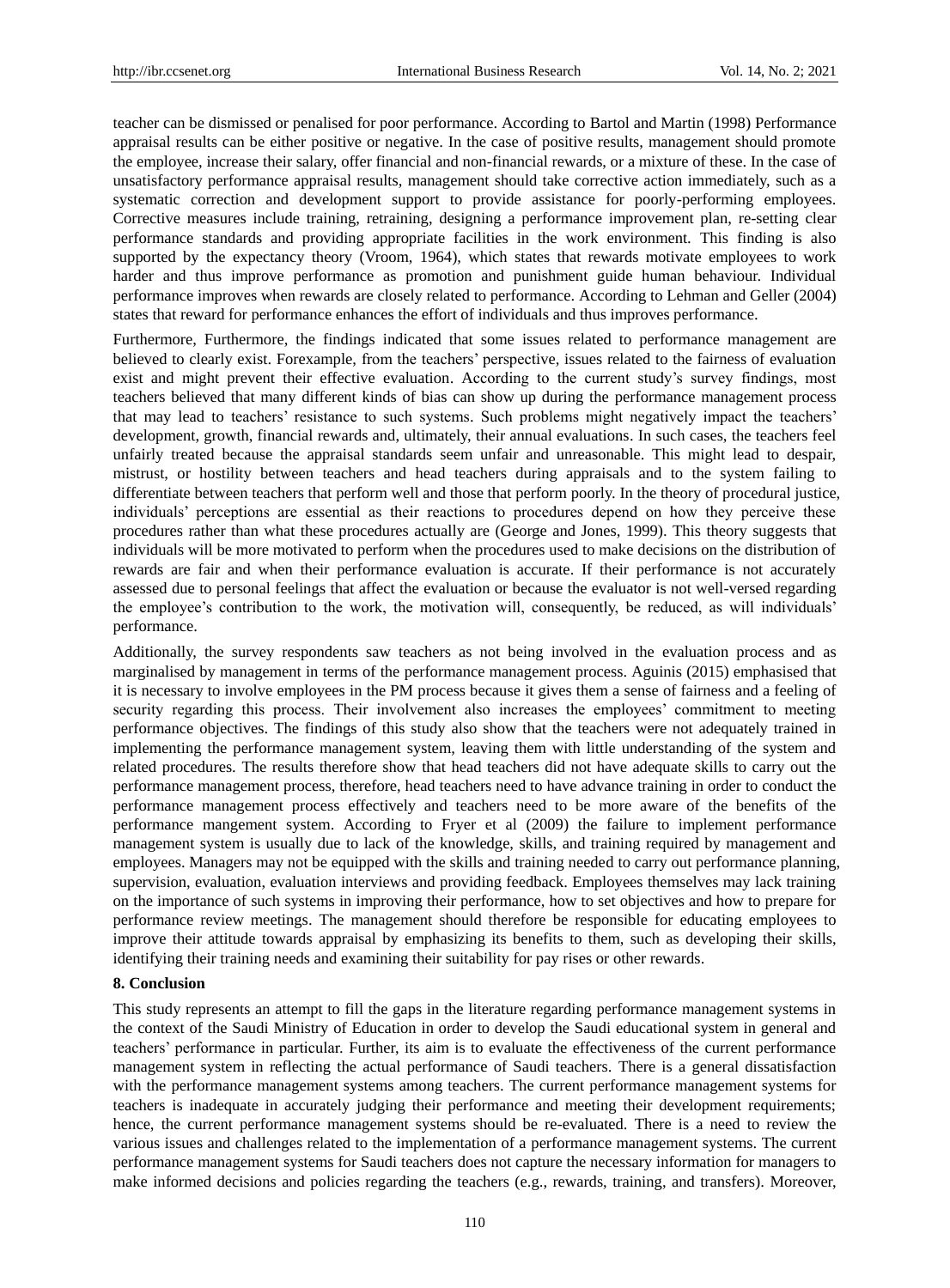the results also indicate that head teachers do not have adequate skills to carry out the performance management process and that certain organisational problems are believed to exist that evoke teachers' resistance to the performance management process.

The outcomes of this research are expected to provide the Ministry of Education with information that would be helpful in improving the management of schools' and teachers' performance. Such improvements are likely to have a significant impact on the quality of education. The findings are also expected to help the Ministry of Education in developing new policies and understanding the impact of these policies on the current system. The results of this study can help school administrators to learn better ways of evaluation to help teachers achieve higher levels of performance. The outcomes of the study can help the teachers to share their opinions about the weaknesses of the performance management system that need improvement to make the performance management system more effective and, hence, more valuable to their work. It can also assist teachers to see how their roles in the organisation contribute to the overall success of the learning process, thereby increasing teachers' morale. Therefore, this study has proposed recommendations to overcome the shortcomings of the existing system and to enhance teachers' satisfaction with their performance management.

#### **9. Recommendation**

Among the outcomes of this study is a suggestion that it is important to clarify and identify teachers' job roles, responsibilities, and performance criteria, as well as explain how teachers' performance is linked to the Ministry's overall performance. Head teachers and teachers should work out their specific objectives and ways to measure progress towards achieving them. Additionally, ongoing feedback should be provided by head teachers; providing feedback is a vital factor in creating open dialogue between employees and managers and helps identify employees' strengths and weaknesses. As the most important part of a performance management system, performance appraisals should be fair and accurate. Thus, it is important for the decision-makers in the Saudi public schools and the Ministry to consider the performance management outcomes when planning their teacher training and development programmes. The study also recommends that head teachers at Saudi schools should be provided with adequate training on the performance management process. Training courses should also be implemented in order to educate teachers about the importance of the perormance management system in the development of teacher skills. There is a need to involve teachers in the design, development and implementation of a performance management system. Research has shown that the participation of employees in the development of a performance management system and the winning of their commitment to organisational goals and values leads to improved, motivated performance and a high level of employee acceptance of the performance management system.

#### **References**

Aguinis, H. (2015). *Performance management* (4th ed.). Pearson Prentice Hall.

- Armstrong, M. (2014). *A handbook of human recourse management practice* (13th ed.). Kogan Page.
- Atkinson, A., Burgess, S., Croxson, B., Gregg, P., Propper, C., Slater, H., & Wilson, D. (2009). Evaluating the impact of performance-related pay for teachers in England. *Labour Economics, 16*(3), 251-261. https://doi.org/10.1016/j.labeco.2008.10.003
- Bartol, K. D., & Martin, D. (1998). *Management*. McGraw-Hill Co.
- Bezuidenhout, M. C. (Ed.). (2000). *Managing for healthy labour relations: A practical guide for health services in southern Africa*. Van Schaik.
- Brower, R., & Beach, B. (2005). *Transformational leadership & decision making in schools.* Corwin Press.
- Comrey, A., & Lee, H. (1992). *A first course in factor analysis*. Erlbaum.
- Darling-Hammond, L., LaPointe, M., Meyerson, D., & Orr, M. (2007). *Preparing school leaders for a changing world: Lessons from exemplary leadership development programs*. Stanford Educational Leadership Institute.
- Dolton, P. M., & Arnaud, S. C. (2003). *Teacher pay and performance*. Institute of Education Publications.
- Duflo, E., Hanna, R., & Ryan, S. P. (2012). Incentive work: Getting teachers to come to school. *American Economic Review, 102*(4), 1241-1278. https://doi.org/10.1257/aer.102.4.1241
- Fryer, K., Antony, J., & Ogden, S. (2009). Performance management in the public sector. *International Journal of Public Sector Management, 22*(6), 478-498. https://doi.org/10.1108/09513550910982850
- Gentle, D. (2001). Managing performance management in the performing school. In D. Gleeson & C. Husbands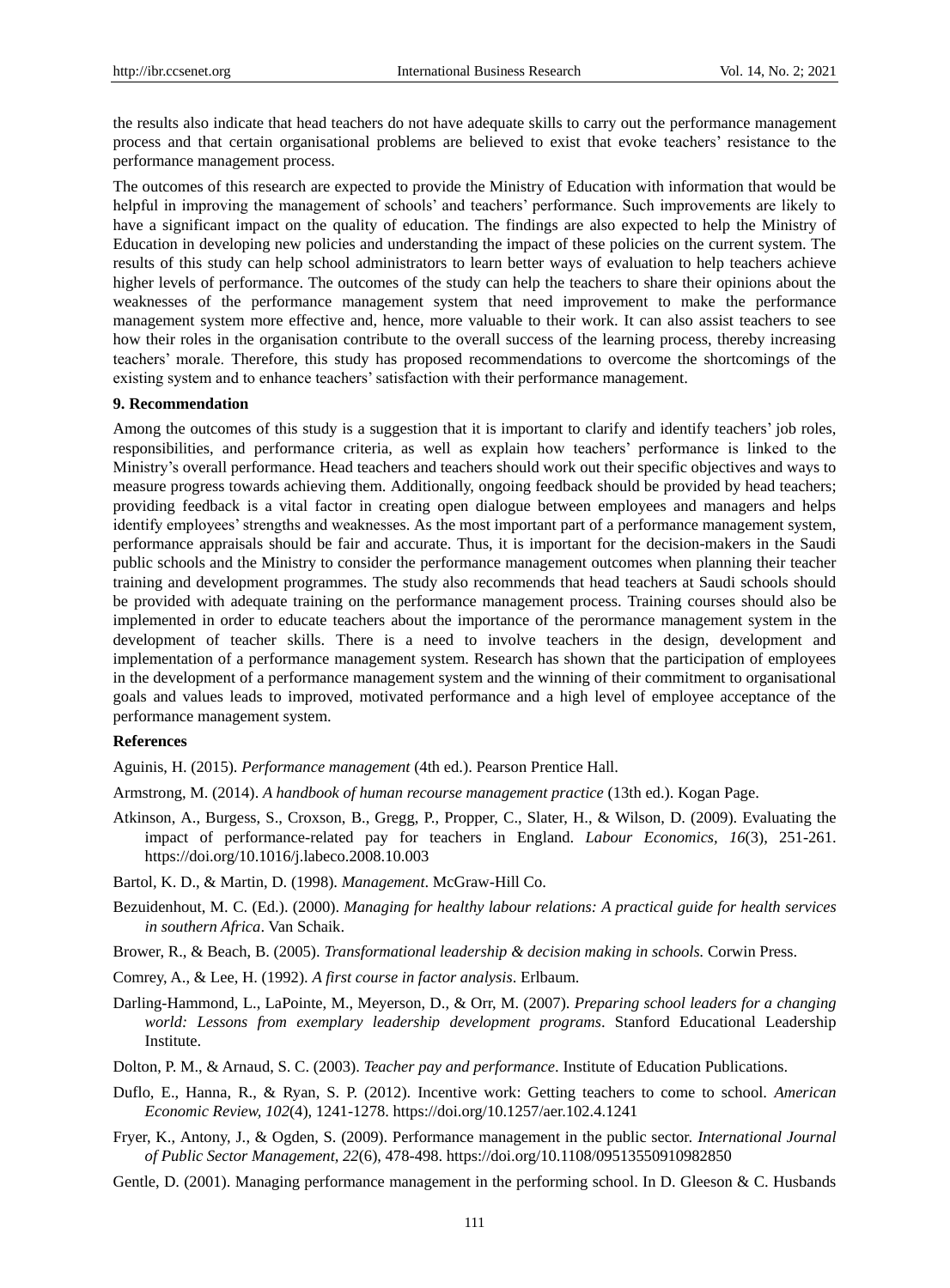(Eds.), *The performing school: Managing teaching and learning in a performance culture* (pp. 20-32). Routledge Falmer.

- Glewwe, P., Llias, N., & Kremer, M. (2010). Teacher incentives. *American Economic Journal: Applied Economics, 2*(3), 205-227. https://doi.org/10.1257/app.2.3.205
- Heystek, J., Roos, C., & Middlewood, D. (2005). *Human resource management in education.* Heinemann Publishers.
- Jones, G. R., & George, J. M. (1999). *Understanding and managing organizational behavior* (2nd ed.). Wesley Publishing Company.
- Kingdon, G. G., & Teal, F. (2007). Does performance related pay for teachers improve student performance? Some evidence from India. *Economics of Education Review, 26*(4), 473-486. https://doi.org/10.1016/j.econedurev.2006.02.007
- Latham, G. P., & Locke, E. A. (1979). Goal setting: A motivational technique that works. *Organisational Dynamics, 8*(2), 442-447. https://doi.org/10.1016/0090-2616(79)90032-9
- Latham, G. P., Borgogni, L., & Petitta, L. (2008). Goal setting and performance management in the public sector*. International Public Management Journal, 11*(4), 385-403. https://doi.org/10.1080/10967490802491087
- Lawler, E. (1967). The multitrait-multirater approach to measuring managerial job performance. *Journal of Applied Psychology, 51*(5), 369-381. https://doi.org/10.1037/h0025095
- Lehman, P. H., & Geller, E. S. (2004). Behavior analysis and environmental protection: Accomplishments and potential for more. *Behavior and Social Issues, 13*(1), 13-33. https://doi.org/10.5210/bsi.v13i1.33
- Locke, E. A., & Latham, G. P. (1990). *A theory of goal setting & task performance*. Prentice-Hall, Inc.
- Locke, E. A., & Latham, G. P. (2002). Building a practically useful theory of goal-setting and task motivation*. American Psychologist, 57*(9), 705-717. https://doi.org/10.1037/0003-066X.57.9.705
- Locke, E. A., Frederick, E., Lee, C., & Bobko, P. (1984). Effect of self-efficacy, goals, and task strategies on task performance. *Journal of Applied Psychology, 69*(2), 241-251. https://doi.org/10.1037/0021-9010.69.2.241
- Machingambi, S., (2013) Teachers' perceptions on the implementation of the performance management system in Zimbabwe. *International Journal of Educational Sciences, 5*(3), 217-225. https://doi.org/10.1080/09751122.2013.11890081
- Marsden, S. F. (2000). *Why does performance pay de-motivate? Financial incentives versus performance appraisal*. Center for Economic Performance.
- Muralidharan, K., & Sundararaman, V. (2009). *Teacher performance pay: Experimental evidence from India.*  National Bureau of Economic Research. https://doi.org/10.3386/w15323
- Murnane, R. J., & Cohen, D. K. (1986). Merit pay and the evaluation problem: Why most merit pay plans fail and a few survive. *Harvard Educational Review, 56*(1), 1-17. https://doi.org/10.17763/haer.56.1.l8q2334243271116
- Organisation for Economic Cooperation and Development [OECD] (2005). *Teachers matter: Attracting, developing and retaining effective teachers*. Thomson Learning.
- Roberson, Q. M., & Stewart, M. M. (2006). Understanding the motivational effects of procedural and informational justice in feedback processes. *British Journal of Psychology, 97*(3), 281-298. https://doi.org/10.1348/000712605X80146
- Robert, G. E. (2003). Employee performance appraisal system participation: A technique that works. *Public Personnel Management, 31*(1), 333-342. https://doi.org/10.1177/009102600303200105
- Robins. S. P. (2007). *Organisational behaviour: Global and southern African perspectives.* Pearson Education South Africa.
- Santiago, P., Roseveare, D., van Amelsvoort, G., Manzi, J., & Matthews. P, (2009). *Teacher evaluation in Portugal*. Retrieved from http://www.OECD.org/portugal/43327186.pdf
- Sergiovani, T., & Starrat, R. (1993). *Supervision: Human perspectives*. McGraw Hall.
- Shultz, P. (2006). *Psychology and work today: An introduction to industrial and organisational psychology*. Pearson Education International.